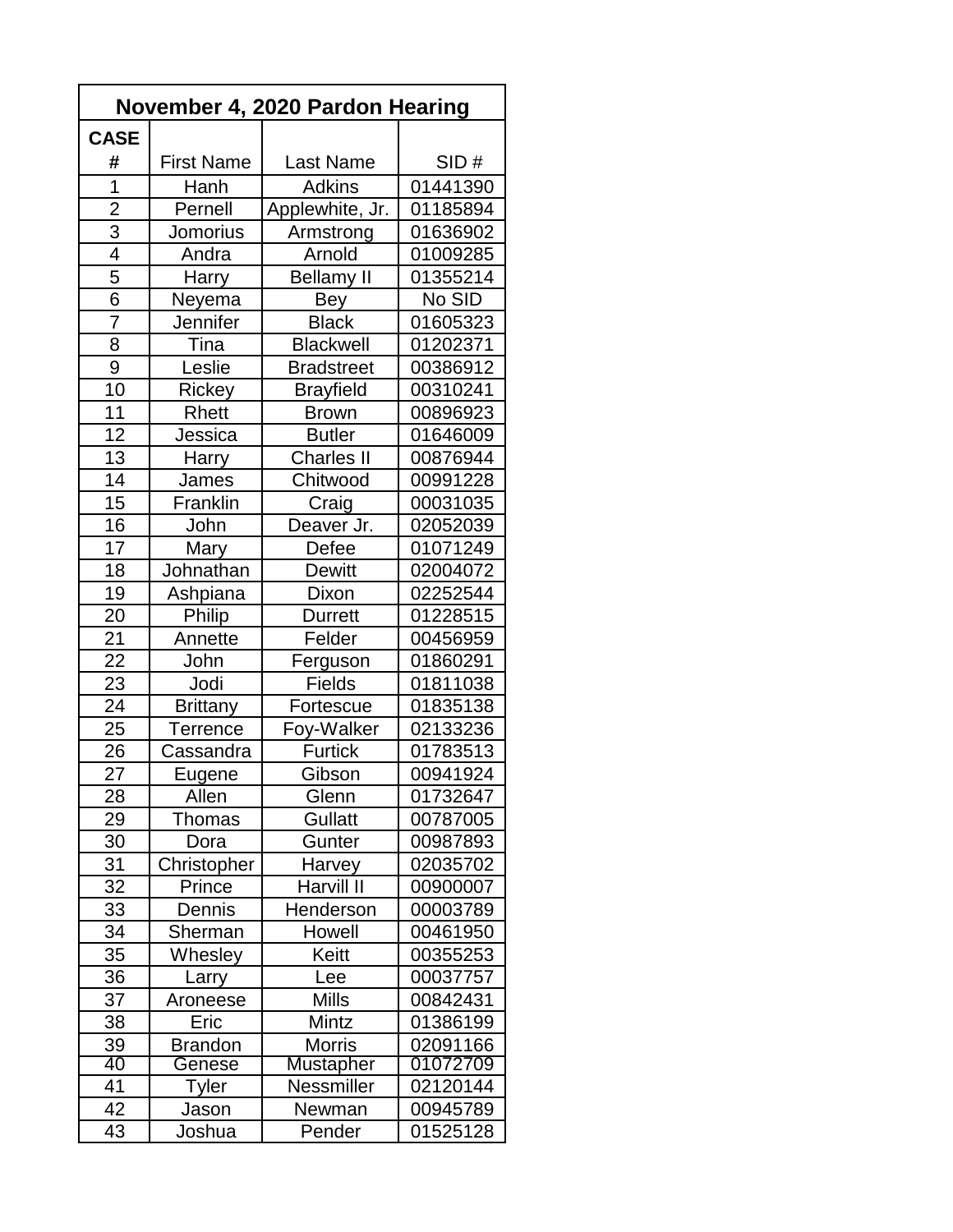| 45 | Kimberly     | Pike            | 01703261 |
|----|--------------|-----------------|----------|
| 44 | Cierra       | Polite          | 01553417 |
| 46 | Stefani      | Riggs           | 01874961 |
| 47 | Owen         | Robertson       | 02312664 |
| 48 | Joshua       | Rodriquez       | 02164729 |
| 49 | Edward       | Rogers          | 01709540 |
| 50 | Jordan       | Rosemond        | 02175392 |
| 51 | Shawn        | <b>Simmons</b>  | 01563407 |
| 52 | Wesley       | <b>State</b>    | 01634294 |
| 53 | Mark         | Stevenson       | 00350603 |
| 54 | Debra        | Summerford      | 00776473 |
| 55 | Perry        | Thompson        | 01195281 |
| 56 | <b>Scott</b> | <b>Titus</b>    | 01523936 |
| 57 | Loften       | Turner, Jr.     | 01720522 |
| 58 | Tyrell       | Waiters         | 01741310 |
| 59 | Eric         | Waldrop         | 01657969 |
| 60 | Ethen        | Watkins, Jr.    | 00811139 |
| 61 | Dnetric      | Williams        | 01783987 |
| 62 | Jammil       | <b>Williams</b> | 01081796 |
| 63 | Lynard       | Williams        | 00828787 |
| 64 | Anthony      | Wingate         | 01389158 |
| 65 | Jason        | Wyant           | 01145422 |